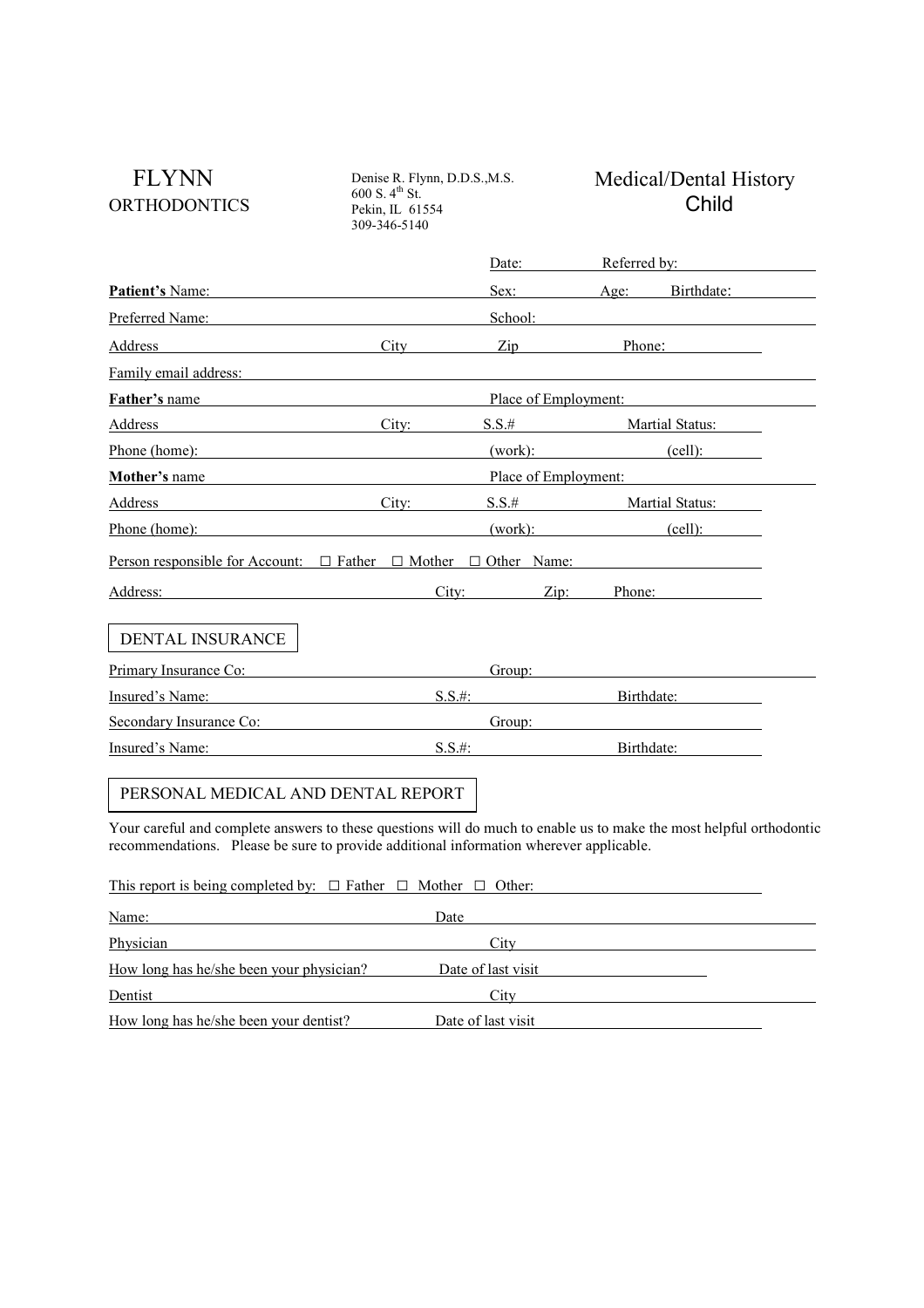## MEDICAL HISTORY

| Yes No                                                                                                                                                                                              |                                                                                                                                                                                                                                    | <u>Yes</u> No                                                                                              |                                                                                                                                                                                                                                                                                      | <u>Yes</u> No                                                                                              |                                                                                                                                                                                                                                                                                                    |  |  |
|-----------------------------------------------------------------------------------------------------------------------------------------------------------------------------------------------------|------------------------------------------------------------------------------------------------------------------------------------------------------------------------------------------------------------------------------------|------------------------------------------------------------------------------------------------------------|--------------------------------------------------------------------------------------------------------------------------------------------------------------------------------------------------------------------------------------------------------------------------------------|------------------------------------------------------------------------------------------------------------|----------------------------------------------------------------------------------------------------------------------------------------------------------------------------------------------------------------------------------------------------------------------------------------------------|--|--|
| □<br>◘<br>□<br>□<br>◘<br>◘<br>$\Box$<br>◘<br>$\Box$<br>□                                                                                                                                            | ◘.<br>AIDS<br>$\Box$<br>Arthritis<br>$\Box$ Asthma<br>Artificial joint<br>σ<br><b>Blood</b> disorders<br>σ<br>Diabetes<br>σ.<br>Digestive disorders<br>□<br>Endocrine problems<br>$\Box$<br>$\Box$ Eye problems<br>Gagging, nausea | $\Box$<br>$\Box$<br>$\Box$<br>$\Box$<br>$\Box$<br>$\Box$<br>$\Box$<br>$\Box$<br>$\Box$<br>$\Box$<br>$\Box$ | $\Box$ Hair or skin disorder<br>$\Box$ Heart problems<br>$\Box$ Headaches<br>Hepatitis______<br>$\Box$ Herpes<br>$\Box$ HIV positive<br>$\Box$ Jaw clicking/pain<br>$\Box$ Kidney/liver disorder<br>$\Box$ Mouth breathing<br>$\Box$ Rheumatic fever<br>$\Box$ Under physicians care | $\Box$<br>$\Box$<br>$\Box$<br>$\Box$<br>$\Box$<br>$\Box$<br>$\Box$<br>$\Box$<br>$\Box$<br>$\Box$<br>$\Box$ | $\Box$ Premedication required<br>$\Box$ Seizures<br>$\Box$ Sinus trouble<br>$\Box$ Frequent sore throats<br>$\Box$ Special diets<br>$\Box$ Tuberculosis<br>$\Box$ Under physicians care<br>$\Box$ Use tobacco<br>$\Box$ Adenoids removed<br>$\Box$ Tonsils removed<br>$\Box$ Joint or TMJ problems |  |  |
| □                                                                                                                                                                                                   | $\Box$ Surgeries<br><u> 1999 - Jan Jawa</u>                                                                                                                                                                                        |                                                                                                            |                                                                                                                                                                                                                                                                                      |                                                                                                            |                                                                                                                                                                                                                                                                                                    |  |  |
| $\Box$                                                                                                                                                                                              | □ Emotional/psychiatric problems                                                                                                                                                                                                   |                                                                                                            |                                                                                                                                                                                                                                                                                      |                                                                                                            |                                                                                                                                                                                                                                                                                                    |  |  |
| □                                                                                                                                                                                                   |                                                                                                                                                                                                                                    |                                                                                                            |                                                                                                                                                                                                                                                                                      |                                                                                                            |                                                                                                                                                                                                                                                                                                    |  |  |
|                                                                                                                                                                                                     | Serious childhood diseases<br>How is your health now?<br><u> 1980 - Johann Barn, mars ann an t-Amhain Aonaich an t-Aonaich an t-Aonaich an t-Aonaich an t-Aonaich an t-Aon</u>                                                     |                                                                                                            |                                                                                                                                                                                                                                                                                      |                                                                                                            |                                                                                                                                                                                                                                                                                                    |  |  |
| <b>Height</b>                                                                                                                                                                                       |                                                                                                                                                                                                                                    |                                                                                                            | <b>Example 19 All Serverse Street Contract Serverse Street Contract Serverse Street Contract Serverse Street American</b>                                                                                                                                                            |                                                                                                            |                                                                                                                                                                                                                                                                                                    |  |  |
|                                                                                                                                                                                                     |                                                                                                                                                                                                                                    |                                                                                                            | Has the patient reached puberty? Girls-menstuating $\Box$ Yes $\Box$ No Boys-voice changed? $\Box$ Yes $\Box$ No                                                                                                                                                                     |                                                                                                            |                                                                                                                                                                                                                                                                                                    |  |  |
|                                                                                                                                                                                                     | Any other medical conditions not mentioned?                                                                                                                                                                                        |                                                                                                            |                                                                                                                                                                                                                                                                                      |                                                                                                            |                                                                                                                                                                                                                                                                                                    |  |  |
|                                                                                                                                                                                                     | Father's present height                                                                                                                                                                                                            |                                                                                                            |                                                                                                                                                                                                                                                                                      |                                                                                                            | Mother's present height                                                                                                                                                                                                                                                                            |  |  |
| $Yes$<br>$\Box$<br>□<br>$\Box$<br>Ω<br>$\Box$                                                                                                                                                       | DENTAL HISTORY<br>$\mathbf{N}\mathbf{o}$<br>$\Box$ Six month dental cleanings<br>$\Box$ Are teeth sensitive?<br>$\Box$ Do gums bleed easily?<br>$\Box$ Do you enjoy eating?<br>Facial muscle twitches or habits?<br>$\Box$         |                                                                                                            | $\mathbf{N}\mathbf{o}$<br>Yes<br>π.<br>$\Box$<br>$\Box$<br>$\Box$<br>$\Box$                                                                                                                                                                                                          |                                                                                                            | $\Box$ Relaxed during dental visits?<br>$\Box$ Grind your teeth?<br>$\Box$ Chew nails?<br>$\Box$ Able to chew food well?<br>$\Box$ Injury to any teeth? $\Box$                                                                                                                                     |  |  |
|                                                                                                                                                                                                     | Number of times per day teeth are brushed                                                                                                                                                                                          |                                                                                                            |                                                                                                                                                                                                                                                                                      |                                                                                                            |                                                                                                                                                                                                                                                                                                    |  |  |
| $\Box$ thumb $\Box$ fingers $\Box$ tongue $\Box$ foreign object $\Box$ until age : $\Box$ still do<br>Did you ever suck your:<br>$\Box$ easily<br>$\Box$ with difficulty<br>Do baby teeth come out: |                                                                                                                                                                                                                                    |                                                                                                            |                                                                                                                                                                                                                                                                                      |                                                                                                            |                                                                                                                                                                                                                                                                                                    |  |  |
|                                                                                                                                                                                                     | Do new teeth tend to come in: $\Box$ early                                                                                                                                                                                         |                                                                                                            |                                                                                                                                                                                                                                                                                      |                                                                                                            | $\Box$ on time<br>$\Box$ late                                                                                                                                                                                                                                                                      |  |  |
|                                                                                                                                                                                                     |                                                                                                                                                                                                                                    |                                                                                                            |                                                                                                                                                                                                                                                                                      |                                                                                                            |                                                                                                                                                                                                                                                                                                    |  |  |
|                                                                                                                                                                                                     | Chief orthodontic complaint                                                                                                                                                                                                        |                                                                                                            |                                                                                                                                                                                                                                                                                      |                                                                                                            |                                                                                                                                                                                                                                                                                                    |  |  |
| Do you have any unusual dental problems other than the orthodontic problem<br>When did you first become aware of this orthodontic problem?                                                          |                                                                                                                                                                                                                                    |                                                                                                            |                                                                                                                                                                                                                                                                                      |                                                                                                            |                                                                                                                                                                                                                                                                                                    |  |  |
| Is there any similarity to: $\Box$ father $\Box$ mother $\Box$ others in the family $\Box$ none? $\Box$ In what way?                                                                                |                                                                                                                                                                                                                                    |                                                                                                            |                                                                                                                                                                                                                                                                                      |                                                                                                            |                                                                                                                                                                                                                                                                                                    |  |  |
| Is the patient aware of the problem? $\Box$ yes $\Box$ no<br>Concerned about it? $\Box$ yes $\Box$ no                                                                                               |                                                                                                                                                                                                                                    |                                                                                                            |                                                                                                                                                                                                                                                                                      |                                                                                                            |                                                                                                                                                                                                                                                                                                    |  |  |
| Has there been any previous orthodontic treatment or consultation? $\square$ yes $\square$ no<br>Where?                                                                                             |                                                                                                                                                                                                                                    |                                                                                                            |                                                                                                                                                                                                                                                                                      |                                                                                                            |                                                                                                                                                                                                                                                                                                    |  |  |